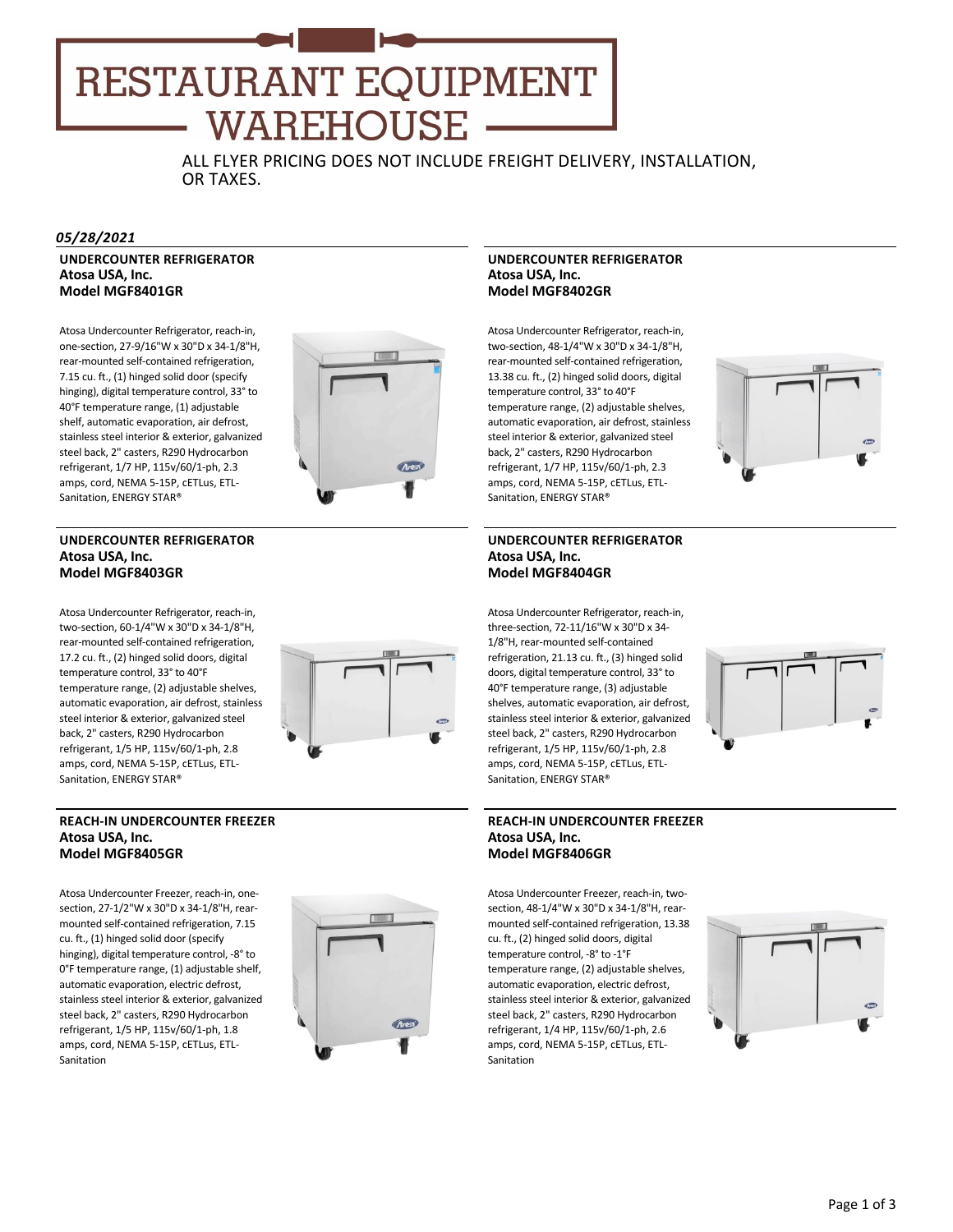# *05/28/2021*

# **REFRIGERATED WORK TOP Atosa USA, Inc. Model MGF8408GR**

Atosa Worktop Refrigerator, with backsplash, reach‐in, one‐section, 27‐ 1/2"W x 30"D x 39‐4/5"H, rear‐mounted self-contained refrigeration, 7.2 cu. ft., (1) hinged solid door, digital temperature control, 33° to 40°F temperature range, (1) adjustable shelf, automatic evaporation, air defrost, stainless steel interior & exterior, galvanized steel back, 4" casters, R290 Hydrocarbon refrigerant, 1/7 HP, 115v/60/1‐ph, 2.3 amps, cord, NEMA 5‐ 15P, cETLus, ETL‐Sanitation, ENERGY STAR®



# **REFRIGERATED WORK TOP Atosa USA, Inc. Model MGF8410GR**

Atosa Worktop Refrigerator, with backsplash, reach‐in, two‐section, 60‐ 1/5"W x 30"D x 39‐4/5"H, rear‐mounted self-contained refrigeration, 17.2 cu. ft., (2) hinged solid doors, digital temperature control, 33° to 40°F temperature range, (2) adjustable shelves, automatic evaporation, air defrost, stainless steel interior & exterior, galvanized steel back, 4" casters, R290 Hydrocarbon refrigerant, 1/5 HP, 115v/60/1‐ph, 2.8 amps, cord, NEMA 5‐ 15P, cETLus, ETL‐Sanitation, ENERGY STAR®



# **EQUIPMENT STAND, REFRIGERATED BASE Atosa USA, Inc. Model MGF8451GR**

Atosa Chef Base, one‐section, 52"W x 33"D x 26‐3/5"H, side‐mounted self‐contained refrigeration, 8.4 cu. ft., (2) self‐closing drawers with recessed handles, digital temperature control, 34° to 40°F temperature range, includes (6) 12 x 20 stainless steel pans, stainless steel pans, stainless steel interior & exterior, 5" casters, R290 Hydrocarbon refrigerant, 1/7 HP, 2.3 amps,115v/60/1‐ph, cord, NEMA 5‐15P, cETLus, ETL‐Sanitation



## **EQUIPMENT STAND, REFRIGERATED BASE Atosa USA, Inc. Model MGF8453GR**

Atosa Chef Base with Extended Top, two‐ section, 72‐1/2"W x 33"D x 26‐3/5"H, side‐ mounted self‐contained refrigeration, 12.1 cu. ft., (4) self‐closing drawers with recessed handles, digital temperature control, 34° to 40°F temperature range, includes (8) 12 x 20 stainless steel pans, stainless steel interior & exterior, 5" casters, R290 Hydrocarbon refrigerant, 1/7 HP, 2.3 amps,115v/60/1‐ph, cord, NEMA 5‐15P, cETLus, ETL‐Sanitation

# **REFRIGERATED WORK TOP Atosa USA, Inc. Model MGF8409GR**

Atosa Worktop Refrigerator, with backsplash, reach‐in, two‐section, 48‐ 3/10"W x 30"D x 39‐4/5"H, rear‐mounted self-contained refrigeration, 13.4 cu. ft., (2) hinged solid doors, digital temperature control, 33° to 40°F temperature range, (2) adjustable shelves, automatic evaporation, air defrost, stainless steel interior & exterior, galvanized steel back, 4" casters, R290 Hydrocarbon refrigerant, 1/7 HP, 115v/60/1‐ph, 2.3 amps, cord, NEMA 5‐ 15P, cETLus, ETL‐Sanitation, ENERGY STAR®



# **EQUIPMENT STAND, REFRIGERATED BASE Atosa USA, Inc. Model MGF8450GR**

Atosa Chef Base, one‐section, 48‐2/5"W x 33"D x 26‐3/5"H, side‐mounted self‐ contained refrigeration, 7.7 cu. ft., (2) self‐ closing drawers with recessed handles, digital temperature control, 34° to 40°F temperature range, includes (4) 12 x 20 & (6) 1/6 stainless steel pans, stainless steel interior & exterior, 5" casters, R290 Hydrocarbon refrigerant, 1/7 HP, 2.3 amps,115v/60/1‐ph, cord, NEMA 5‐15P, cETLus, ETL‐Sanitation



# **EQUIPMENT STAND, REFRIGERATED BASE Atosa USA, Inc. Model MGF8452GR**

Atosa Chef Base with Extended Top, one‐ section, 60‐1/2"W x 33"D x 26‐3/5"H, side‐ mounted self‐contained refrigeration, 8.4 cu. ft., (2) self‐closing drawers with recessed handles, digital temperature control, 34° to 40°F temperature range, includes (6) 12 x 20 stainless steel pans, stainless steel interior & exterior, 5" casters, R290 Hydrocarbon refrigerant, 1/7 HP, 2.3 amps,115v/60/1‐ph, cord, NEMA 5‐15P, cETLus, ETL‐Sanitation



# **EQUIPMENT STAND, REFRIGERATED BASE Atosa USA, Inc. Model MGF8454GR**

Atosa Chef Base with Extended Top, two‐ section, 76"W x 33"D x 26‐3/5"H, side‐ mounted self‐contained refrigeration, 12.1 cu. ft., (4) self‐closing drawers with recessed handles, digital temperature control, 34° to 40°F temperature range, includes (8) 12 x 20 stainless steel pans, stainless steel interior & exterior, 5" casters, R290 Hydrocarbon refrigerant, 1/7 HP, 2.3 amps,115v/60/1‐ph, cord, NEMA 5‐15P, cETLus, ETL‐Sanitation